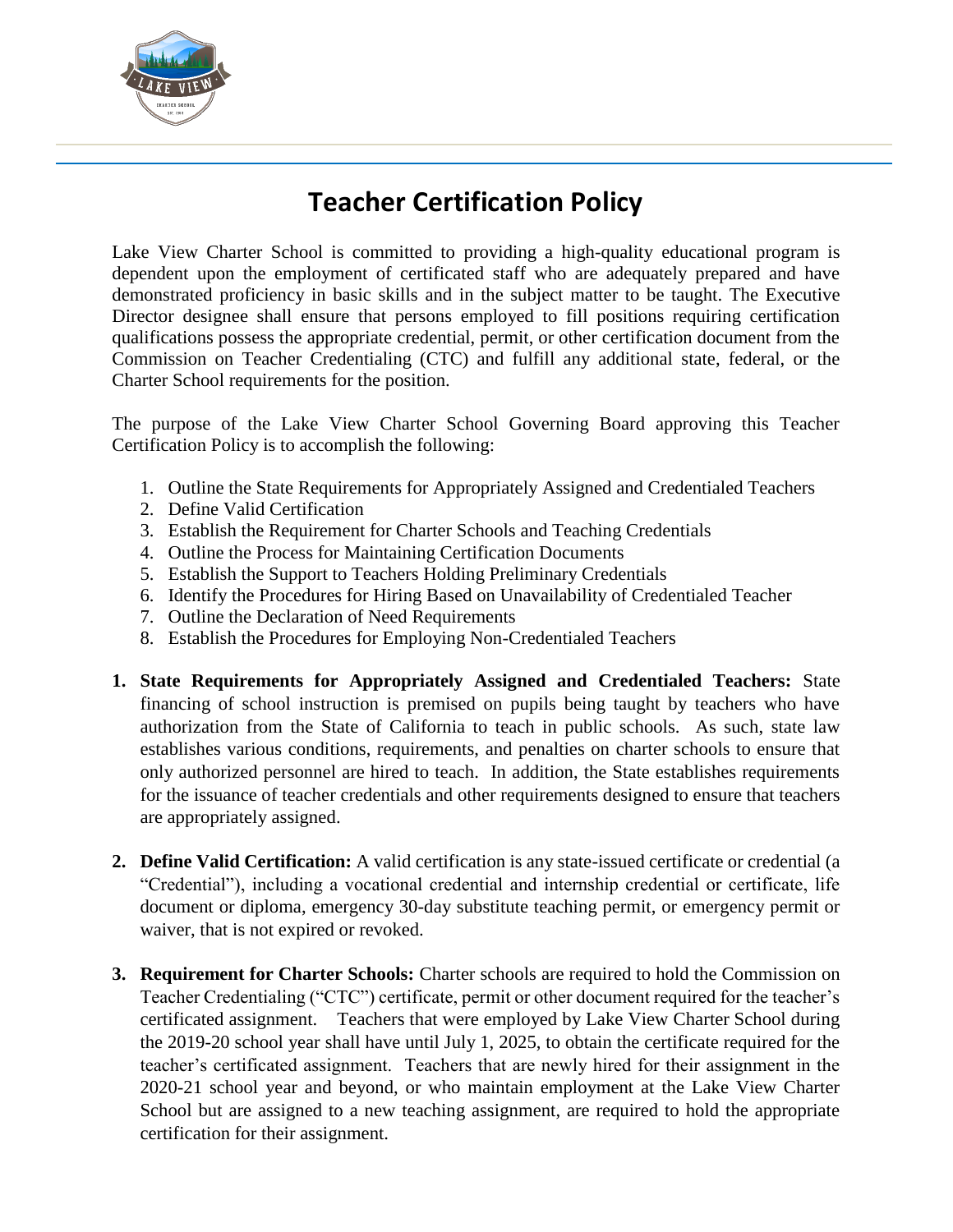- In addition to any specific Credential required for the teacher's assignment, all teachers are required to hold a Credential to provide instruction to limited-English-proficient pupils. All teachers employed by the Lake View Charter School shall have their professional fitness evaluated by the CTC by July 1, 2020.
- **4. Process for Maintaining Certification Documents:** The certificate, permit or other document shall be maintained and on file at the School and are subject to periodic inspection by the Buckeye Union Elementary School District.
- **5. Support for Teachers Holding Preliminary Credentials:** The Executive Director or designee shall provide assistance and support to teachers holding preliminary credentials to enable them to meet the qualifications required for the clear credential.
- **6. Hiring Based on Unavailability of Credentialed Teacher:** The Executive Director or designee shall make reasonable efforts to recruit a fully prepared teacher for each assignment. Whenever a teacher with a clear or preliminary credential is not available, the Executive Director or designee shall make reasonable efforts to recruit an individual for the assignment in the following order: (Education Code 44225.7)
	- 1. A candidate who enrolls in an approved intern program in the region of the Charter School and possesses an intern credential
	- 2. A candidate who is scheduled to complete preliminary credential requirements within six months and who holds a provisional internship permit (PIP) or short-term staff permit issued by the CTC
	- 3. The Board shall approve, as an action item at a public Board meeting, a notice of its intent to employ a PIP applicant for a specific position. (5 CCR 80021.1)
	- 4. An individual who holds an emergency permit or for whom a credential waiver has been granted by the CTC

Prior to requesting that the CTC issue an emergency permit pursuant to item #3 above or a limited assignment permit which allows a fully credentialed teacher to teach outside of his/her area of certification while working toward an added or supplementary authorization, the Board shall annually approve a Declaration of Need for Fully Qualified Educators. The Declaration of Need shall be approved by the Board as an action item at a regularly scheduled public Board meeting, with the entire Declaration of Need being included in the Board agenda. (Education Code 44225, 44225.7; 5 CCR 80023.2, 80026, 80027, 80027.1)

- **7. The Declaration of Need:** The Declaration of Need shall certify that there is an insufficient number of certificated persons who meet the Charter School's specified employment criteria for the position(s) and that the Charter School has made reasonable efforts to recruit individuals who meet the qualifications specified in items #1-2 above. The Declaration of Need shall also indicate the number and type of emergency permits that the Charter School estimates it will need during the valid period of the Declaration of Need, based on the previous year's actual needs and projections of enrollment. Whenever the actual number of permits needed exceeds the estimate by 10 percent, the Board shall revise and resubmit the Declaration of Need. (5 CCR 80026)
- **8. Non-Credentialed Teachers:** Whenever it is necessary to employ non-credentialed teachers to fill a position requiring certification qualifications, the Executive Director or designee shall provide support and guidance in accordance with law to ensure the quality of the instructional